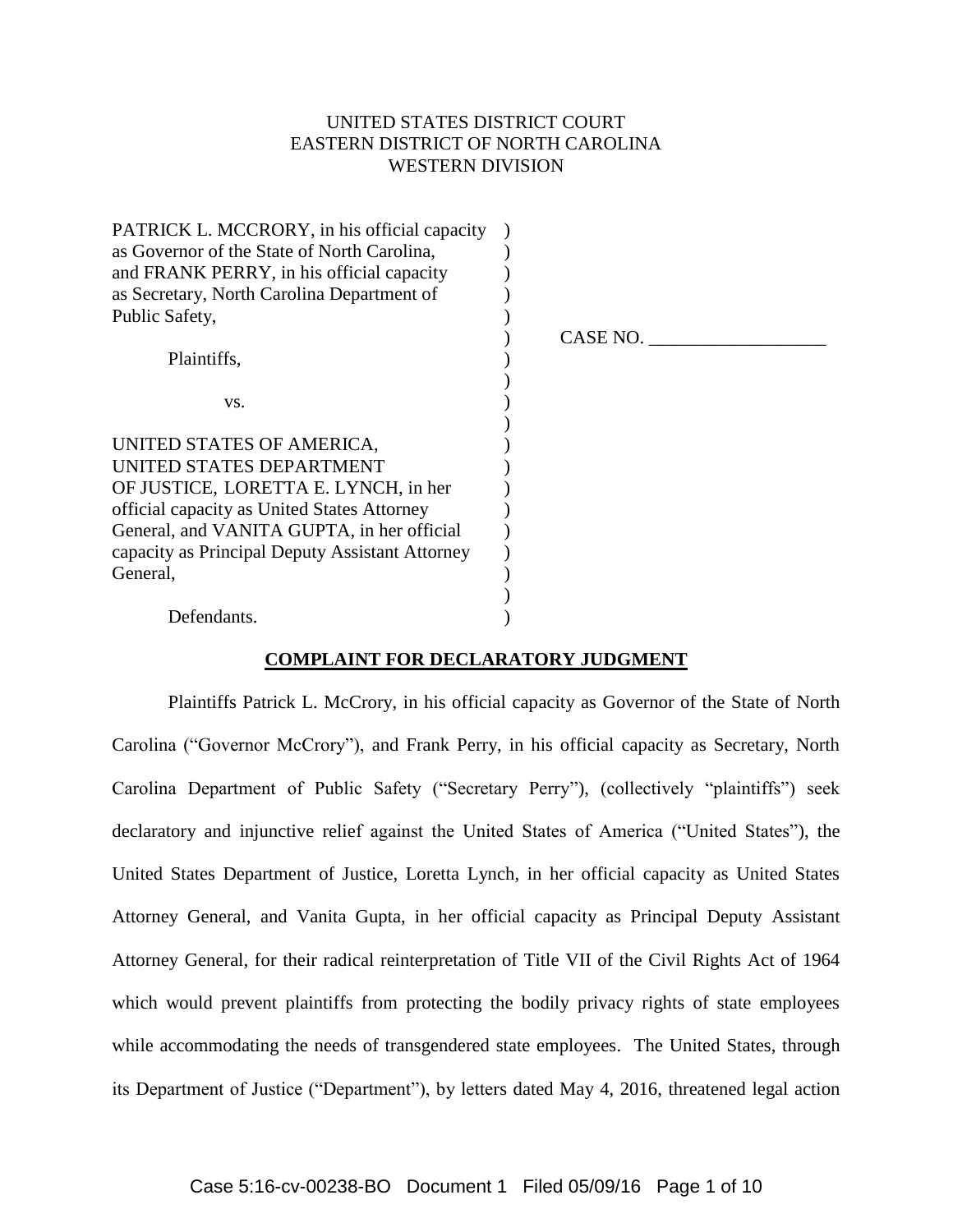against Governor McCrory, Secretary Perry, and others, because plaintiffs intend to follow North Carolina law requiring public agencies to generally limit use of multiple occupancy bathroom and changing facilities to persons of the same biological sex. The Department contends that North Carolina's common sense privacy policy constitutes a pattern or practice of discriminating against transgender employees in the terms and conditions of their employment because it does not give employees an unfettered right to use the bathroom or changing facility of their choice based on gender identity. The Department's position is a baseless and blatant overreach. This is an attempt to unilaterally rewrite long-established federal civil rights laws in a manner that is wholly inconsistent with the intent of Congress and disregards decades of statutory interpretation by the Courts. The overwhelming weight of legal authority recognizes that transgender status is not a protected class under Title VII. If the United States desires a new protected class under Title VII, it must seek such action by the United States Congress. In any event, North Carolina law allows plaintiffs to accommodate transgender employees while protecting the bodily privacy rights of other state employees, and nothing in Title VII prohibits such conduct or constitutes discrimination in the terms and conditions of employment of transgender employees. Moreover, the Department has similarly overreached in its interpretation of the Violence Against Women Reauthorization Act of 2013 ("VAWA"). Even if VAWA specifically includes gender identity as a protected class, the North Carolina law is not discriminatory because it allows accommodations based on special circumstances, including but not limited to transgender individuals.

#### **PARTIES**

1. Plaintiff Patrick L. McCrory is the Governor of North Carolina. Under North Carolina law, Governor McCrory is the chief executive authority for executive branch agencies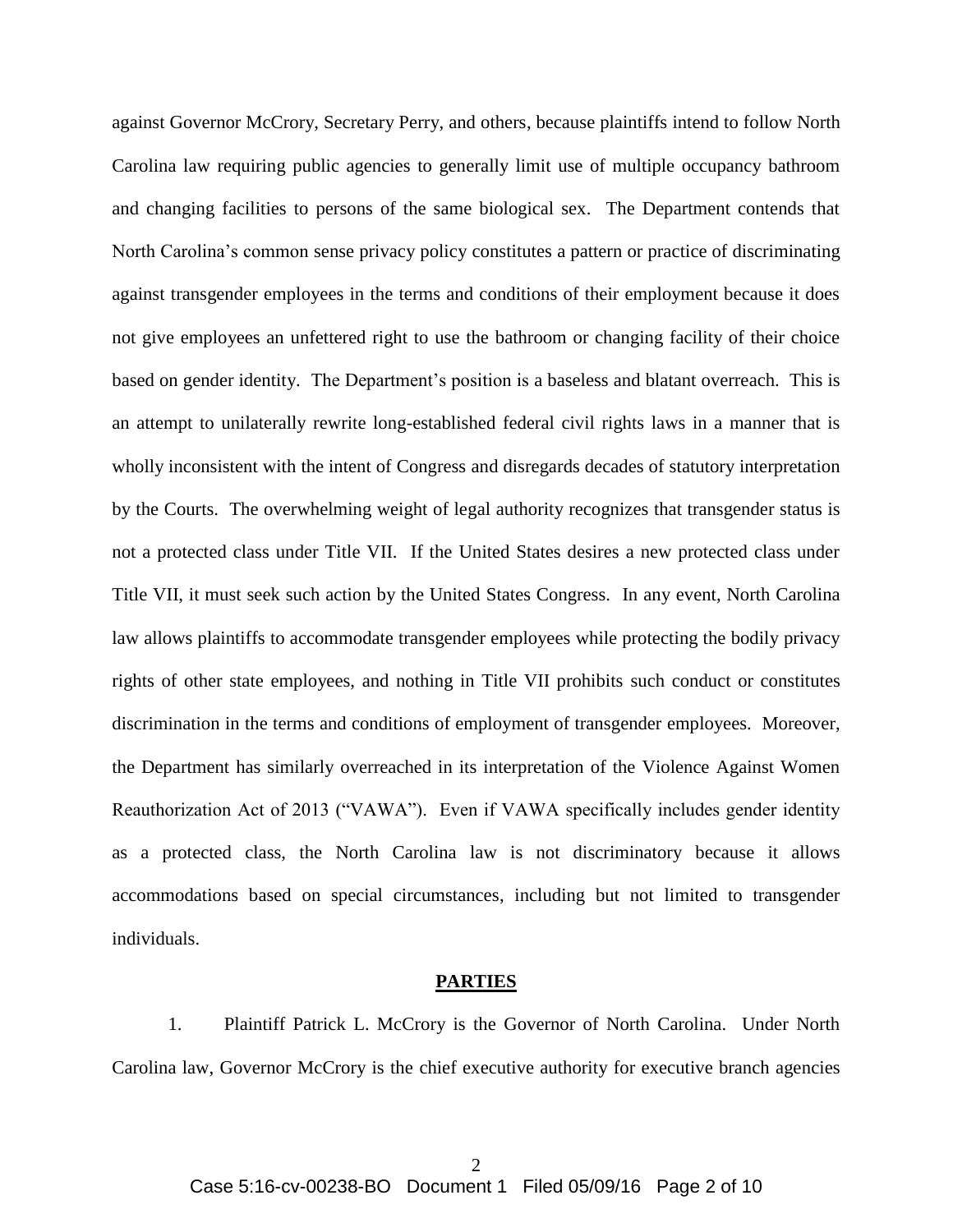within state government. Complying with the demands made in defendants' letter of May 4, 2016, would prevent Governor McCrory from discharging his obligations under the North Carolina Constitution.

2. Plaintiff Frank Perry is the Secretary of the North Carolina Department of Public Safety ("DPS"). Secretary Perry is the chief executive authority for DPS, which is an executive branch agency reporting to Governor McCrory. Complying with the demands made in defendants' letter of May 4, 2016, would prevent Secretary Perry from discharging his obligations under North Carolina law.

3. Defendant the United States, through its co-defendant the Department of Justice, has the authority to bring enforcement actions pursuant to Title VII and VAWA. The Department has threatened to bring such an enforcement action against the State of North Carolina and its officials.

4. Defendant United States Department of Justice is a federal executive agency and possesses responsibility for enforcement of Title VII and VAWA.

5. Defendant Loretta E. Lynch is the current Attorney General of the United States and head of the United States Department of Justice. She is sued in her official capacity only.

6. Defendant Venita Gupta is a Principal Deputy Assistant Attorney General at the United States Department of Justice and head of the Civil Rights Division of the United States Department of Justice. She has been delegated the responsibility to bring an enforcement action under Title VII against the State of North Carolina. She has been sued in her official capacity only.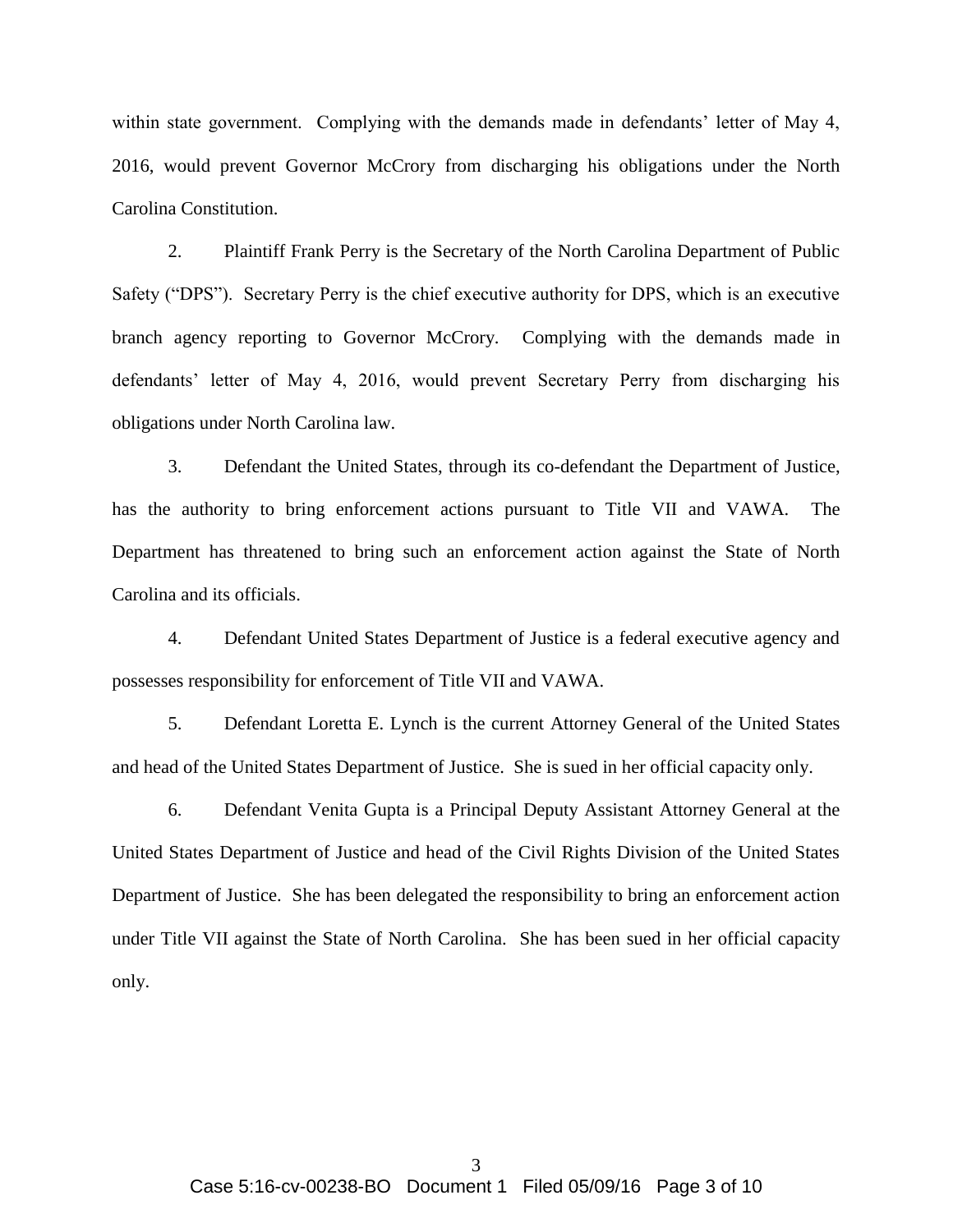#### **JURISDICTION AND VENUE**

7. In this action, plaintiffs seek a declaratory judgment pursuant to 28 U.S.C. § 2201, et seq., the Federal Declaratory Judgment Act, and Rule 57 of the Federal Rules of Civil Procedure. The parties dispute whether plaintiffs' implementation of North Carolina's common sense bodily privacy law constitutes a violation of Title VII and VAWA.

8. The Court has federal question jurisdiction pursuant to 28 U.S.C. § 1331.

9. Venue is proper in this District under 28 U.S.C. § 1391(e) because the plaintiffs in their official capacities are residents of this District, specifically Raleigh, North Carolina, plaintiffs have employees in this District, and substantially all of the events creating the dispute between the parties occurred in this District.

### **FACTS**

10. On March 23, 2016, the North Carolina General Assembly enacted the Public Facilities Privacy and Security Act ("the Act"). The Act created common sense bodily privacy protections for, among others, state employees, by requiring public agencies to require multiple occupancy bathroom or changing facilities to be designated for and only used by persons based on their biological sex. Biological sex is the physical condition of being male or female, and the Act notes that such condition is "stated on a person's birth certificate." The Act also allows accommodations based on special circumstances.

11. On April 12, 2016, Governor McCrory issued "Executive Order 93 to Protect Privacy and Equality" ("EO 93"). EO 93 expanded discrimination protections to state employees on the basis of sexual orientation and gender identity, among others. EO 93 also affirmed North Carolina law that cabinet agencies should require multiple occupancy bathroom or changing facilities to be designated for and only used by persons based on their biological sex. EO 93 also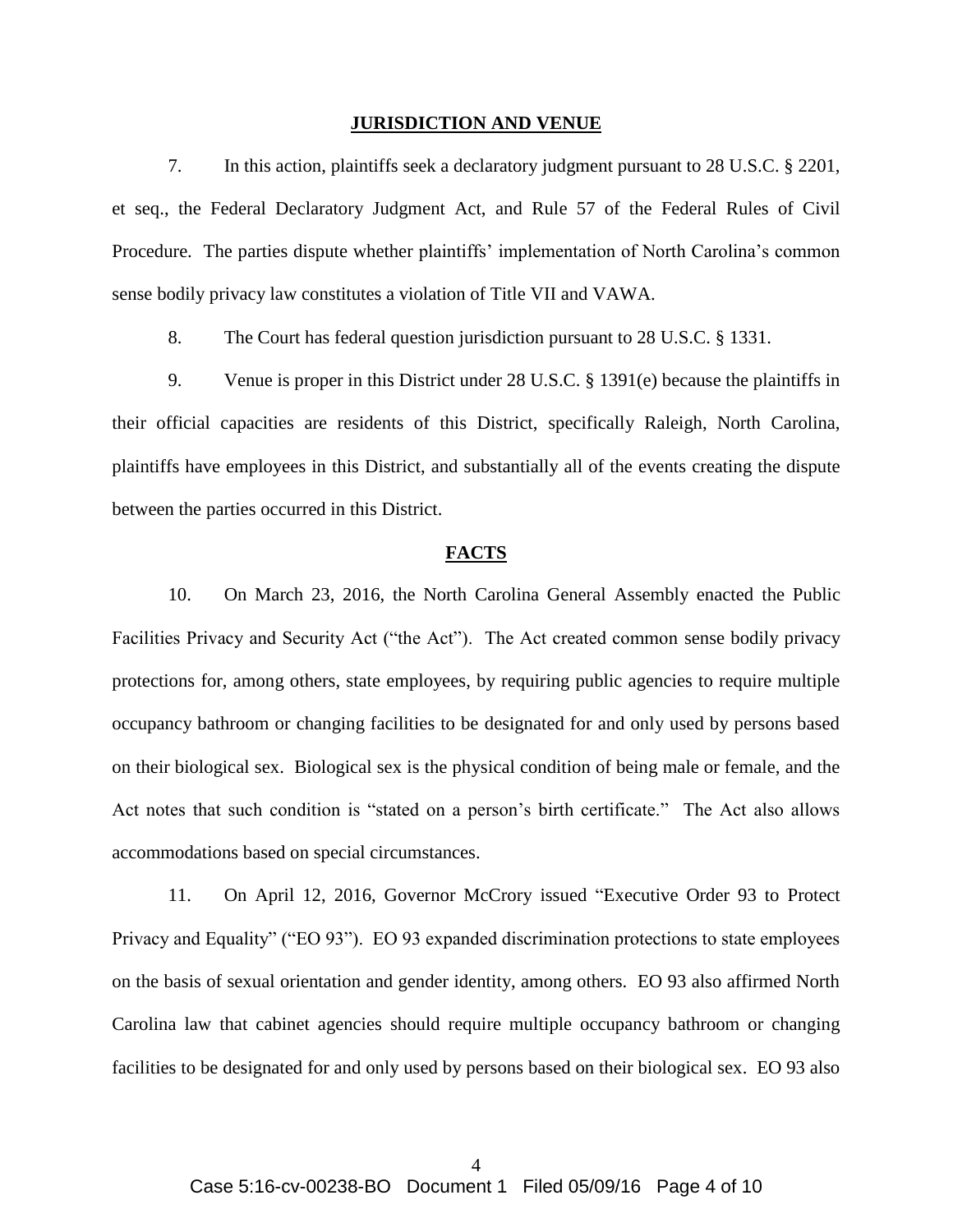reaffirmed North Carolina law that agencies may make a reasonable accommodation upon request due to special circumstances and directed all agencies to make a reasonable accommodation of a single occupancy restroom, locker room, or shower facility when readily available and when practicable.

12. Upon information and belief, no transgender employee of the State of North Carolina has advanced a claim that the state employment policy as outlined above is discriminatory under Title VII.

13. Upon information and belief, no person has advanced a claim that the law is discriminatory under VAWA.

14. Nonetheless, on May 4, 2016, the Department asserted in letters to Governor McCrory and Secretary Perry that state law as outlined above constitutes a "pattern or practice" of discriminating against transgender state employees by denying such employees access to the bathroom or other changing facility of their chosen gender identity.

15. In addition, the Department asserted that the North Carolina Department of Public Safety has violated the non-discrimination provision of VAWA.

16. The Department further threatened to "apply to [an] appropriate court for an order that will ensure compliance with" the Department's misguided interpretations of Title VII and VAWA.

17. The Department's threat is real but misplaced. North Carolina does not treat transgender employees differently from non-transgender employees. All state employees are required to use the bathroom and changing facilities assigned to persons of their same biological sex, regardless of gender identity, or transgender status.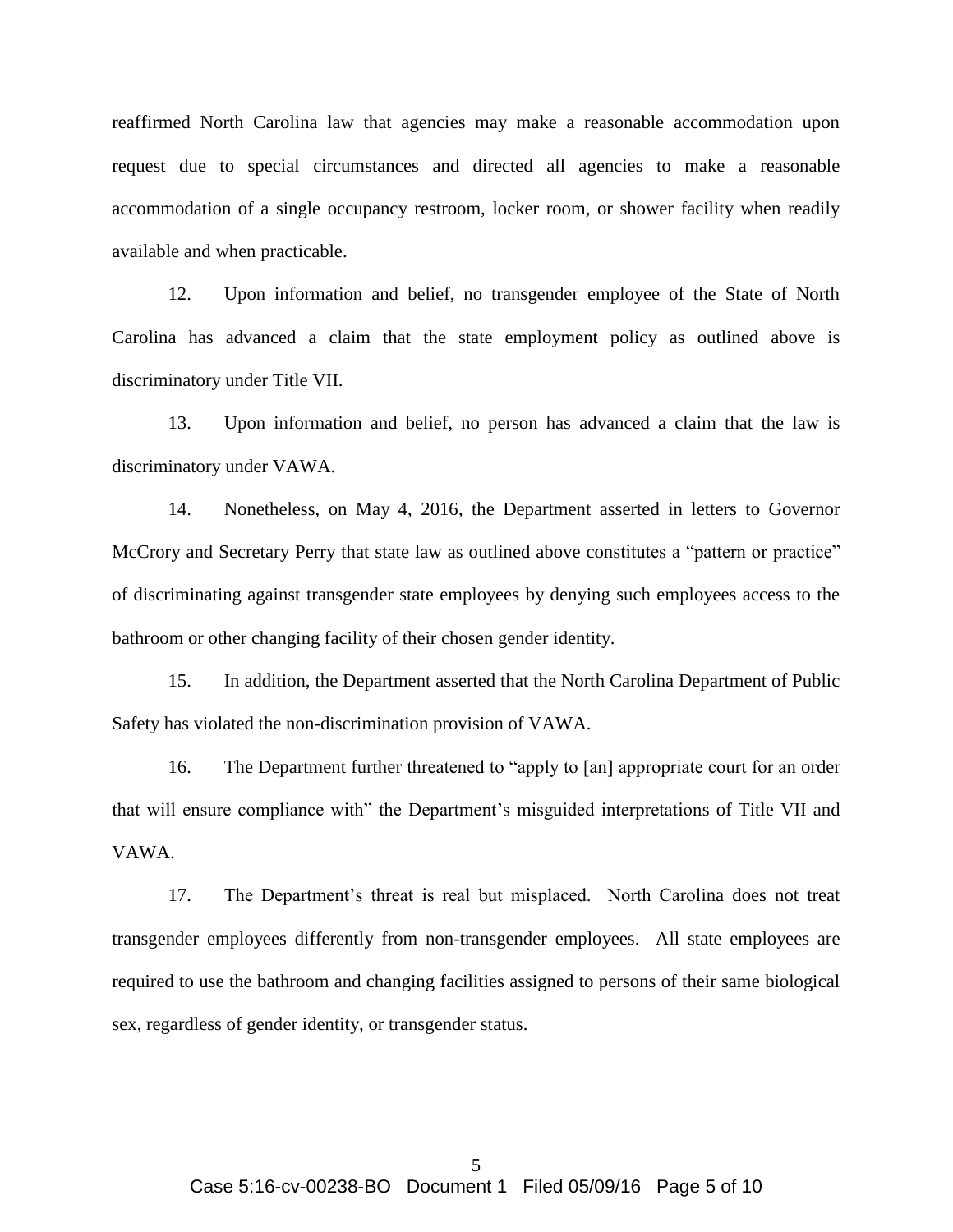18. Moreover, the overwhelming weight of authority has refused to expand Title VII protections to transgender status absent Congressional action. Courts consistently find that Title VII does not protect transgender or transsexuality *per se*. See Etsitty v. Utah Transit Auth., 502 F.3d 1215, 1224 (10th Cir. 2007) ("Etsitty may not claim protection under Title VII based upon her transsexuality *per se*."); Lopez v. River Oaks Imaging & Diagnostic Grp., Inc., 542 F. Supp. 2d 653, 658 (S.D. Tex. April 3, 2008) (Atlas, J.) (acknowledging that "[c]ourts consistently find that transgendered persons are not a protected class under Title VII per se"); Spearman v. Ford Motor Co., 231 F.3d 1080 (7th Cir. 2000) ("Congress intended the term 'sex' to mean 'biological male or biological female,' and not one's sexuality or sexual orientation."); Oiler v. Winn-Dixie Louisiana, Inc., 2002 WL 31098541, at \*6 (E.D. La. Sept. 16, 2002) ("[T]he phrase 'sex' has not been interpreted to include sexual identity or gender identity disorders."); Ulane v. E. Airlines, Inc., 742 F.2d 1081, 1084 (7th Cir. 1984) ("The words of Title VII do not outlaw discrimination against a person who has a sexual identity disorder…."); Sommers v. Budget Mktg., Inc., 667 F.2d 748, 750 (8th Cir. 1982) ("Because Congress has not shown an intention to protect transsexuals, we hold that discrimination based on one's transsexualism does not fall within the protective purview of [Title VII].")

19. In any event, even if transgender employees were covered by Title VII, plaintiffs intend, and are authorized under North Carolina law, to accommodate such individuals in the terms and conditions of their employment. Title VII does not prohibit employers, including state employers, from balancing the special circumstances posed by transgender employees with the right to bodily privacy held by non-transgender employees in the workplace. Title VII allows gender specific regulations in the workplace. See Finnie v. Lee Cnty., Miss., 907 F. Supp. 2d 750, 772 (N.D. Miss. Jan. 17, 2012) (Title VII "was never intended to interfere in the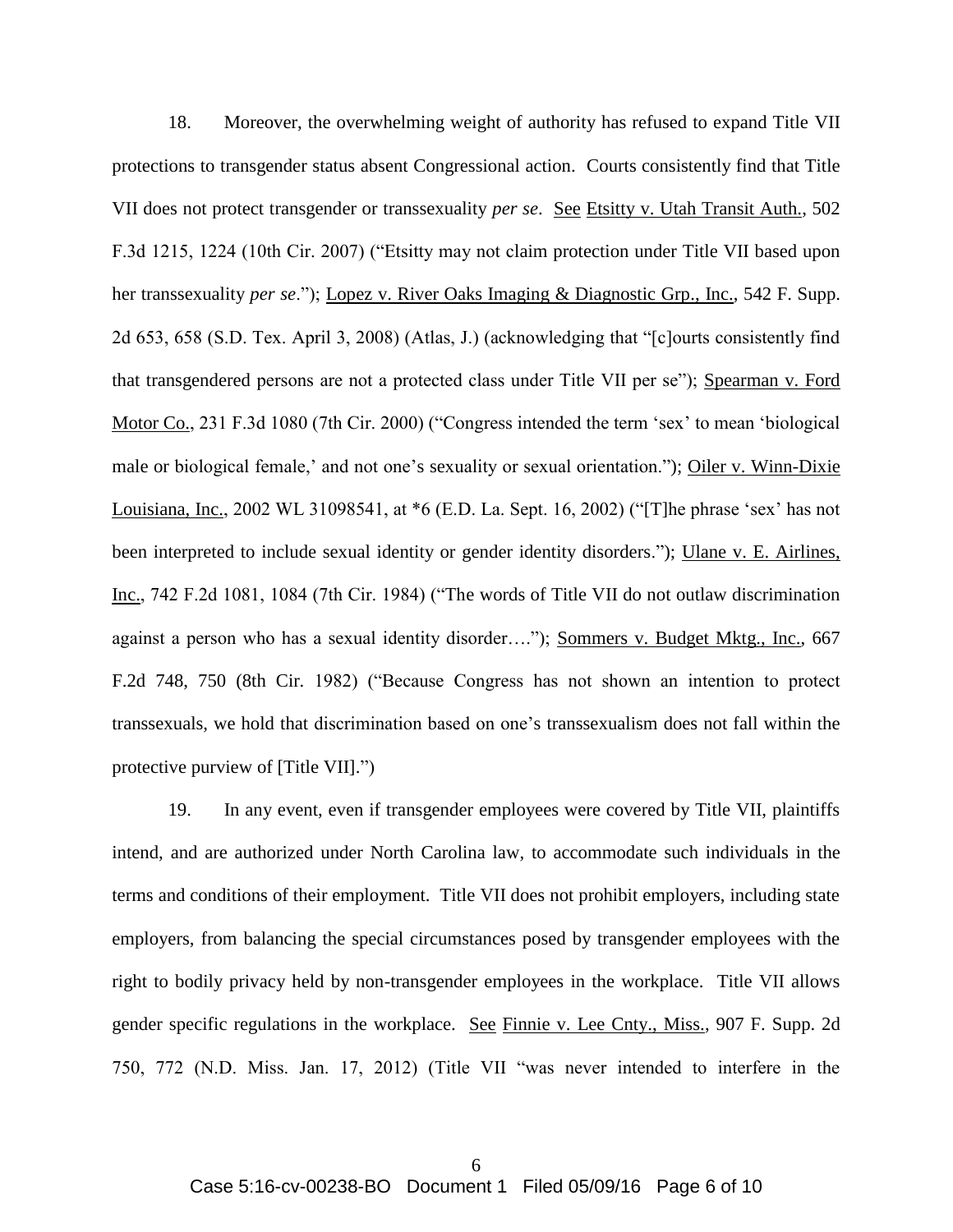promulgation and enforcement of personal appearance regulations by private employers."); Jackson v. Houston Gen. Ins. Co., 122 F.3d 1066, 1066 (5th Cir. 1997) (an employer does not violate Title VII by imposing different grooming and dress standards for male and female employees); Nichols v. Azteca Rest. Enterprises, Inc., 256 F.3d 864, 878 n.7 (9th Cir. 2001) ("We do not imply that all gender-based distinctions are actionable under Title VII. For example, our decision does not imply that there is any violation of Title VII occasioned by reasonable regulations that require male and female employees to conform to different dress and grooming standards"); Jespersen v. Harrah's Operating Co., Inc., 444 F.3d 1104, 1109-10 (9th Cir.2006) (en banc) (holding that Harrah's grooming standards requiring women to wear makeup and styled hair and men to dress conservatively was not discriminatory because the policy did not impose unequal burdens on either sex); Willingham v. Macon Tel. Pub. Co., 507 F.2d 1084, 1091-92 (5th Cir. 1975) (concluding that a grooming policy concerning hair length differences for males and females did not constitute sex discrimination and noting that such a policy relates "more closely to the employer's choice of how to run his business than to equality of employment opportunity").

20. Plaintiffs desire to implement state employment policies that protect the bodily privacy rights of state employees in bathroom and changing facilities. Plaintiffs also desire to accommodate the needs of state employees based on special circumstances, including but not limited to transgender employees. Defendants instead threaten to force plaintiffs to implement their reinterpretation of Title VII and VAWA while ignoring the bodily privacy of plaintiffs' employees. Such action by defendants threaten to expose plaintiffs to actual liability under Title VII, VAWA, and other provisions protecting the bodily privacy rights of employees in the workplace.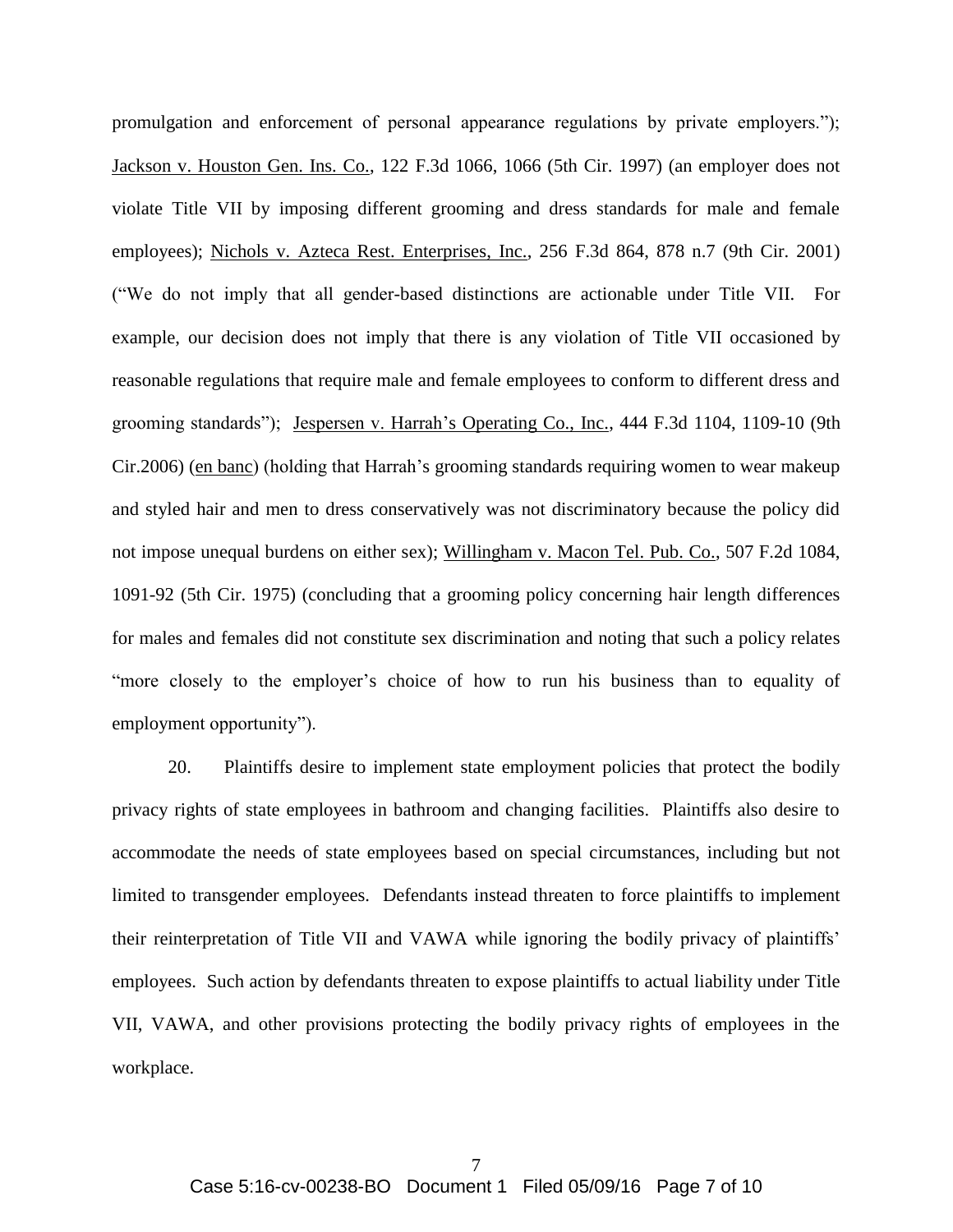21. There is an actual controversy between the parties concerning whether plaintiffs may follow North Carolina law regarding bathroom and changing facility use.

22. A declaratory judgment will serve a useful purpose in clarifying and settling the legal issues, and will afford relief from uncertainty, insecurity, and controversy giving rise to the proceeding.

23. Plaintiffs and the State of North Carolina will suffer significant and irreparable harm unless this Court intervenes.

# **COUNT ONE: DECLARATION THAT PLAINTIFFS ARE IN COMPLIANCE WITH TITLE VII**

24. The allegations of paragraphs 1 through 23 are re-alleged and incorporated herein by reference.

25. North Carolina does not treat transgender employees differently from nontransgender employees. All state employees are required to use the bathroom and changing facilities assigned to persons of their same biological sex, regardless of gender identity, or transgendered status.

26. Therefore, Plaintiffs respectfully request a declaration that they are not violating Title VII by following state law regarding bathroom and changing facility use by state employees.

## **COUNT TWO: DECLARATION THAT PLAINTIFFS ARE IN COMPLIANCE WITH VAWA**

27. The allegations of paragraphs 1 through 26 are re-alleged and incorporated herein by reference.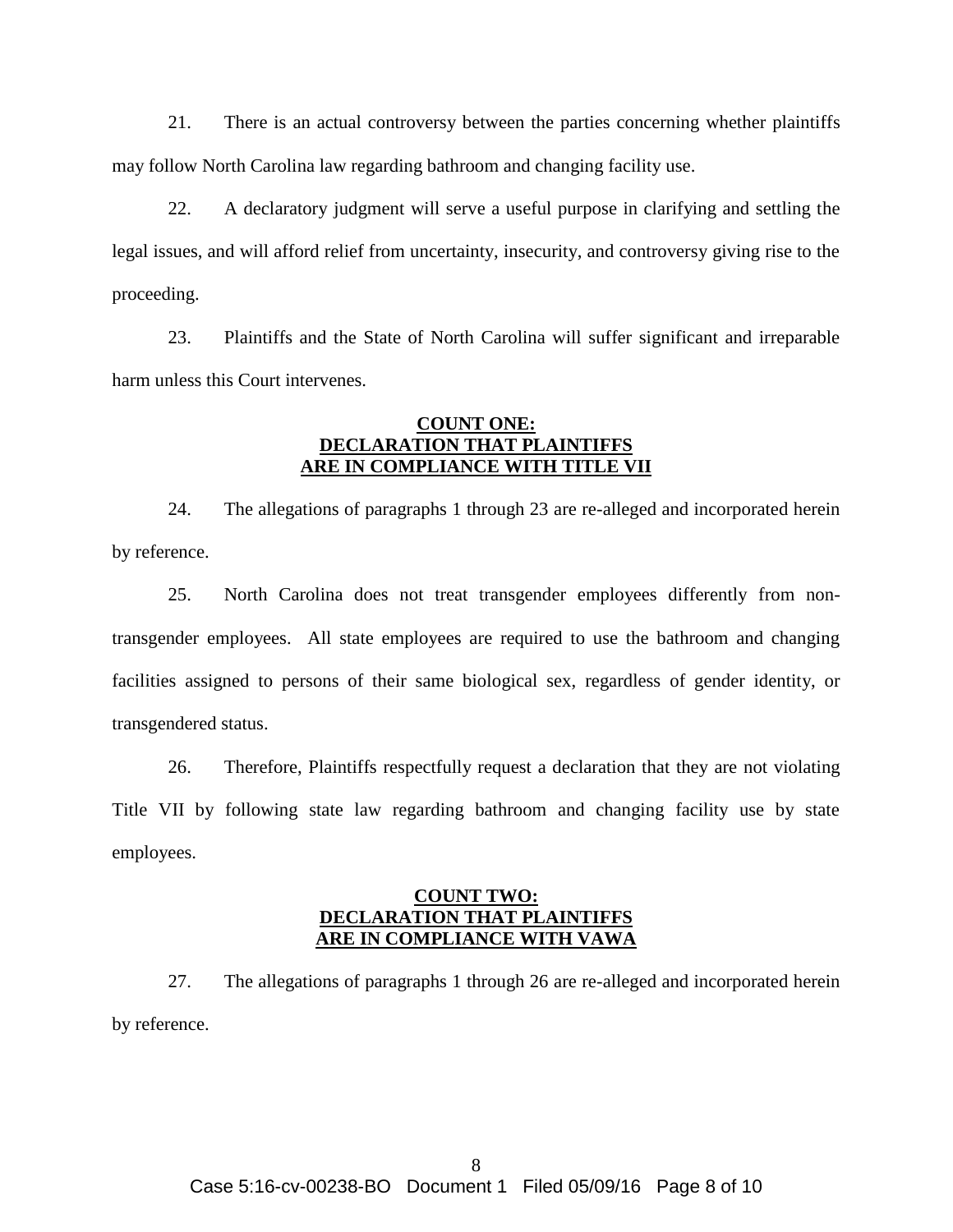28. Even if VAWA specifically includes gender identity as a protected class, North Carolina law is not discriminatory because it allows accommodations based on special circumstances, including but not limited to transgender individuals.

29. Therefore, Plaintiffs respectfully request a declaration that they are not violating VAWA by following state law regarding bathroom and changing facility use.

## **DECLARATORY RELIEF**

WHEREFORE, plaintiffs pray for judgment pursuant to 28 U.S.C. § 2201 declaring that:

1. Plaintiffs are not violating Title VII or VAWA by following state law regarding bathroom and changing facility use by state employees;

2. Plaintiffs are not violating Title VII or VAWA by following state law allowing accommodations under special circumstances for employees who need exceptions to state policy regarding bathroom and changing facility use by state employees;

3. Plaintiffs are not in violation of Title VII or VAWA;

4. That this dispute be resolved in favor of plaintiffs such that plaintiffs do not have to incur damages in the form of back pay, front pay, benefits, liability, and other associated costs;

5. That plaintiffs recover their fees and costs in this matter; and

6. Such other further relief as the Court deems just and proper.

Respectfully submitted,

### BOWERS LAW OFFICE LLC

By: /s/ Karl S. Bowers, Jr. Karl S. Bowers, Jr.\* Federal Bar #7716 P.O. Box 50549 Columbia, SC 29250 Telephone: (803) 260-4124 E-mail: [butch@butchbowers.com](mailto:butch@butchbowers.com) \*appearing pursuant to Local Rule 83.1(e)